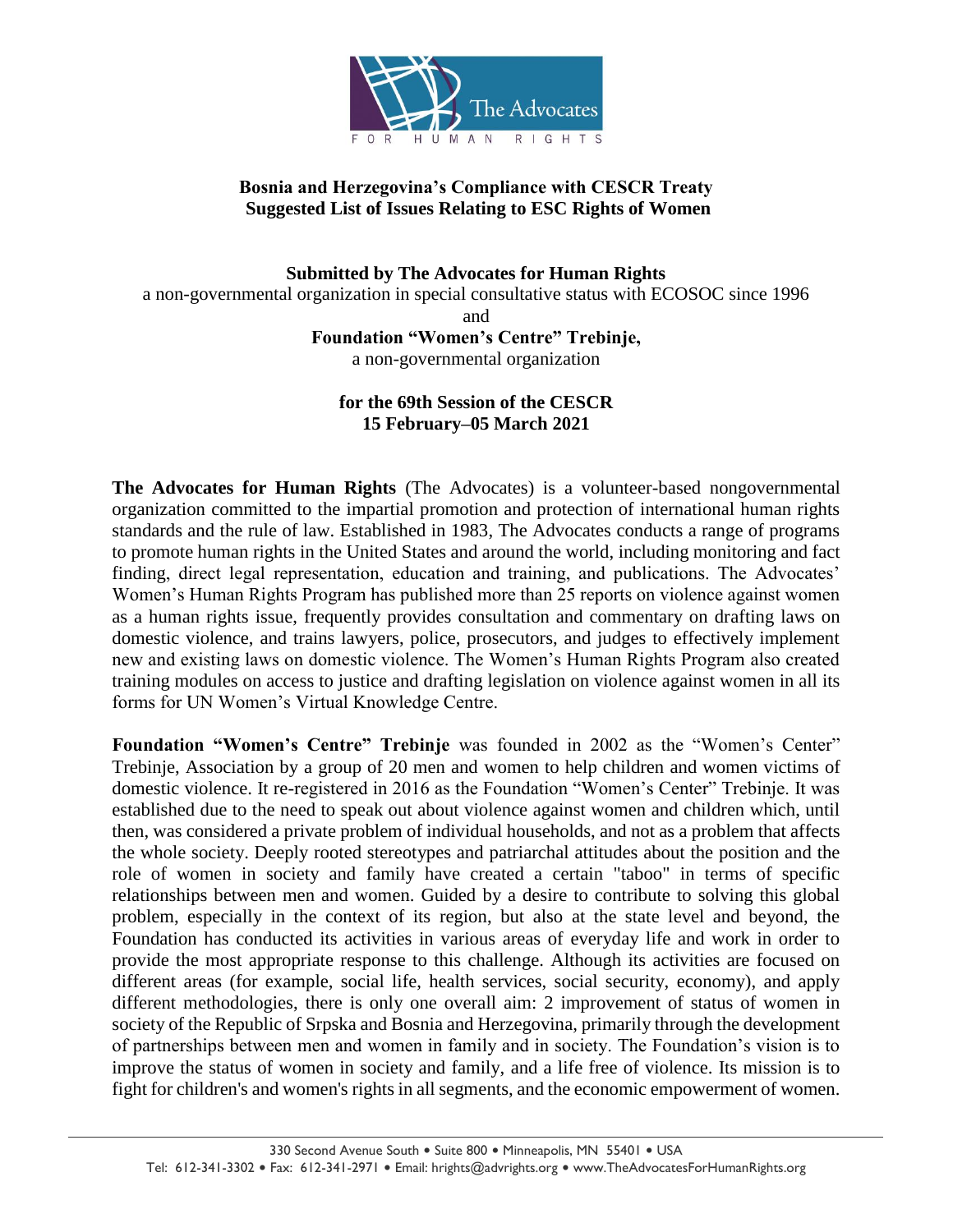The Foundation's work is based on needs assessment so that the results are the product of recognized needs and voluntary contributions to attend to those needs.

# **I. Executive Summary**

- 1. Domestic violence is a form of discrimination against women and violates women's human rights. It violates a woman's right to life, bodily security and integrity, and equal protection.
- 2. Domestic violence continues to be a widespread problem throughout Bosnia and Herzegovina. More than half of the women have experienced psychological or physical abuse from the age of  $15<sup>1</sup>$  However, significant numbers of women who experienced domestic violence did not seek help. While the entity of Republic of Srpska collects uniform and reliable disaggregated data (such as sex, age, disability, socio-economic background, and ethnicity), there is none in FBiH. $^{2}$
- 3. The state party has responded and taken measures to prevent and control COVID-19 in conjunction with global recommendation. Nevertheless, the impacts of COVID-19 disproportionately impacted women, as existing gender inequalities were exacerbated. NGOs have reported that domestic violence incidents increased during the pandemic due to social distancing, economic hardship, and isolation measures. Furthermore, essential services were disrupted, increasing risk that individuals are unable to make calls to helplines while in the same space with an abusive partner.

# **II. Overview of Legal Framework**

- 4. Bosnia and Herzegovina is composed of two entities, the Federation of Bosnia and Herzegovina (FBiH) and Republic of Srpska (RS), and one self-governing district, District Brčko. The entities are highly autonomous, with separate constitutions, judicial systems, and legislatures.<sup>3</sup> FBiH is further divided into 10 cantons that have autonomy and some laws are enacted at the level of the Canton.<sup>4</sup> The national legislature has authority over limited issues, as most legislation is passed at the entity or canton level.
- 5. Economic, social and cultural rights are guaranteed by the constitutions of the two entities. Also, these rights are regulated by each legislation under the constitutional arrangement of Bosnia and Herzegovina. (?)
- 6. Although RS has enacted several laws, challenges still exist in their implementation to effectively protect victims and hold perpetrators of domestic violence accountable. The

 $\overline{a}$ <sup>1</sup> OSCE, *Well-Being and Safety of Women*, (2019), p. 13, available at

[https://www.osce.org/files/f/documents/3/5/423470\\_1.pdf](https://www.osce.org/files/f/documents/3/5/423470_1.pdf) (last visited Dec. 20, 2020). 2

<sup>&</sup>lt;sup>3</sup> Communication with Advocate

<sup>4</sup> Communication with Advocate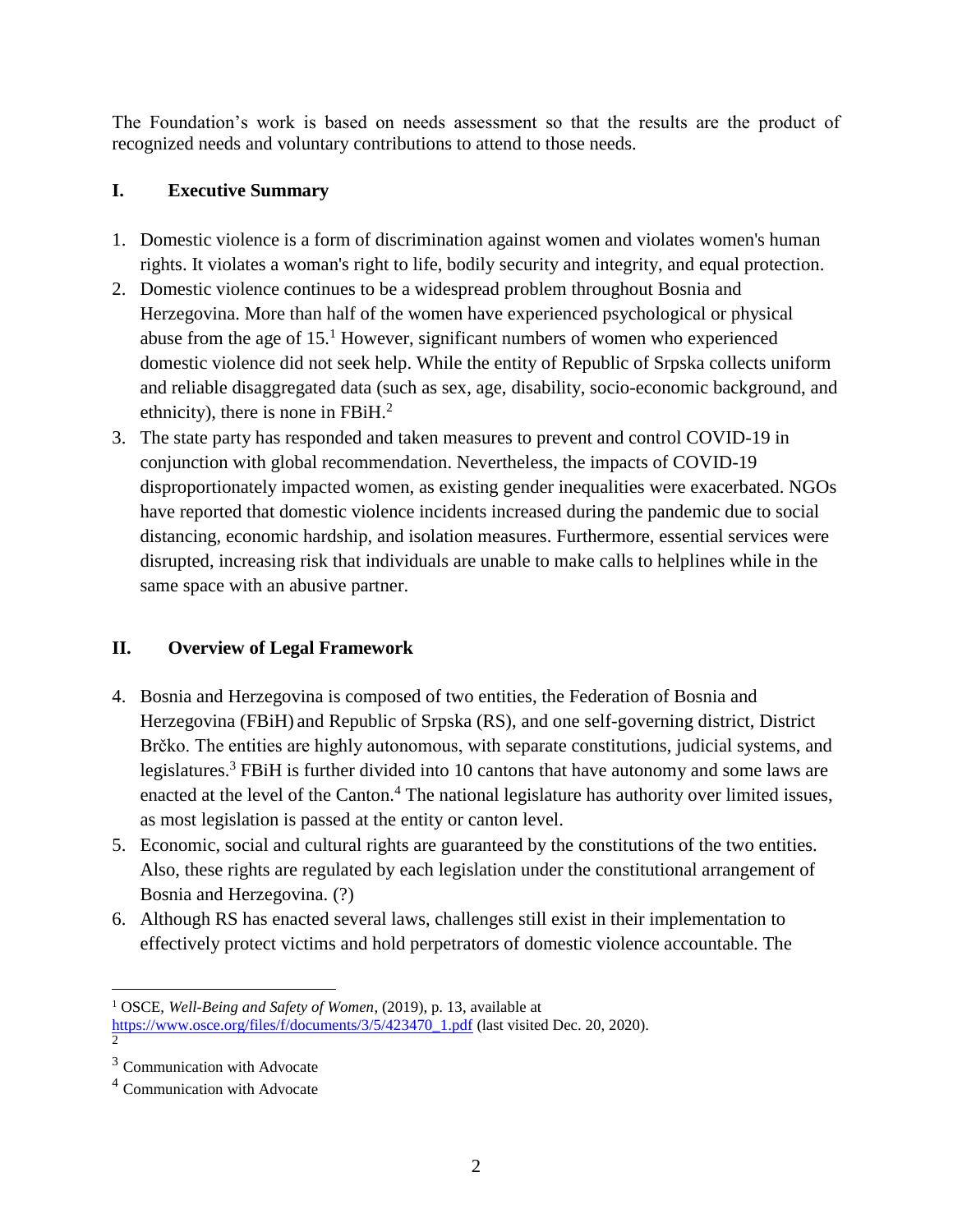situation in FBiH is even more complicated due to the government structure of the entity.<sup>5</sup> The legal framework varies across the 10 cantons.<sup>6</sup> Victims of domestic violence at this time have better protection and care of institutions compared to FBiH.

# **III. Analysis of Bosnia and Herzegovina's Compliance With the ICESCR A. List of Issues Related to the Articles 2 and 3**

#### **a. Corruption is Widespread and Women are Underrepresented in Politics**

- 1. Although the state party has enacted some laws in line with the covenant, the state party has failed to implement the laws effectively. Poverty is a significant problem, and "many citizens live in poverty and face social exclusion."<sup>7</sup> Approximately 640,000 people live in absolute poverty, and fifty percent of the country is economically vulnerable.<sup>8</sup>
- 2. According to the ombudsman report,698 complaints were received related to the violation of economic, social and cultural rights between 2014 and 2018.<sup>9</sup> Furthermore, the ombudsman claimed that the number of complaints have been increasing every year because of the 'poor economic and social situation' of the state.<sup>10</sup>
- 3. The governmental structure is complex and causes burdensome bureaucratic delays, corruption, and lack of transparency.<sup>11</sup> Corruption is common among officials and remains widespread in many public and economic institutions, particularly in the health and educational sectors, public procurement processes, local governance, and public administration employment procedures.<sup>12</sup> As Ombudsman noted, some citizens do not enjoy equal employment opportunities due to discriminatory practices, and legal remedies are not effective

<sup>5</sup> Communication with Advocate

<sup>6</sup> Communication with Advocate

<sup>7</sup> The institution of Human Rights Ombudsman of Bosnia and Herzegovina, *Report to the Committee on Economic*, *Social and Cultural Rights (CESCR)*, (July 22, 2019), available at

https://tbinternet.ohchr.org/Treaties/CESCR/Shared%20Documents/BIH/INT\_CESCR\_IFL\_BIH\_35580\_E.PDF (last visited Dec. 17, 2020)

<sup>8</sup> Matthew Cline, *Top 10 Facts About Poverty in Bosnia and Herzegovina*, The Borgen Project, (August 14, 2018), available at [https://borgenproject.org/facts-about-poverty-in-bosnia-and-](https://borgenproject.org/facts-about-poverty-in-bosnia-and-herzegovina/#:~:text=Bosnia%20and%20Herzegovina%20is%20a,in%20absolute%20poverty%20in%20Bosnia.&text=In%20rural%20areas%2C%2019%20percent,areas%20is%20only%209%20percent)

[herzegovina/#:~:text=Bosnia%20and%20Herzegovina%20is%20a,in%20absolute%20poverty%20in%20Bosnia.&te](https://borgenproject.org/facts-about-poverty-in-bosnia-and-herzegovina/#:~:text=Bosnia%20and%20Herzegovina%20is%20a,in%20absolute%20poverty%20in%20Bosnia.&text=In%20rural%20areas%2C%2019%20percent,areas%20is%20only%209%20percent) [xt=In%20rural%20areas%2C%2019%20percent,areas%20is%20only%209%20percent.](https://borgenproject.org/facts-about-poverty-in-bosnia-and-herzegovina/#:~:text=Bosnia%20and%20Herzegovina%20is%20a,in%20absolute%20poverty%20in%20Bosnia.&text=In%20rural%20areas%2C%2019%20percent,areas%20is%20only%209%20percent) (last visited Dec. 20, 2020). <sup>9</sup> The institution of Human Rights Ombudsman of Bosnia and Herzegovina, *Report to the Committee on Economic*, *Social and Cultural Rights (CESCR).*

<sup>10</sup> The institution of Human Rights Ombudsman of Bosnia and Herzegovina, *Report to the Committee on Economic*, *Social and Cultural Rights (CESCR).*

<sup>11</sup> Valida Hromadzic, *Call for Submissions: COVID-19 and the increase of domestic violence against women (Bosnia and Herzegovina)*, (June 2020), p. 1, available at [https://genderit.org/sites/default/files/covid-](https://genderit.org/sites/default/files/covid-19_and_the_increase_of_domestic_violence_against_women_submission_by_valida_hromadzic.pdf)[19\\_and\\_the\\_increase\\_of\\_domestic\\_violence\\_against\\_women\\_submission\\_by\\_valida\\_hromadzic.pdf](https://genderit.org/sites/default/files/covid-19_and_the_increase_of_domestic_violence_against_women_submission_by_valida_hromadzic.pdf) (last visited Dec. 20, 2020).

<sup>&</sup>lt;sup>12</sup> United States Department of State, *Bosnia and Herzegovina 2019 Human Rights Report*, (2020), available at <https://www.state.gov/reports/2019-country-reports-on-human-rights-practices/bosnia-and-herzegovina/> (last visited Dec. 12, 2020)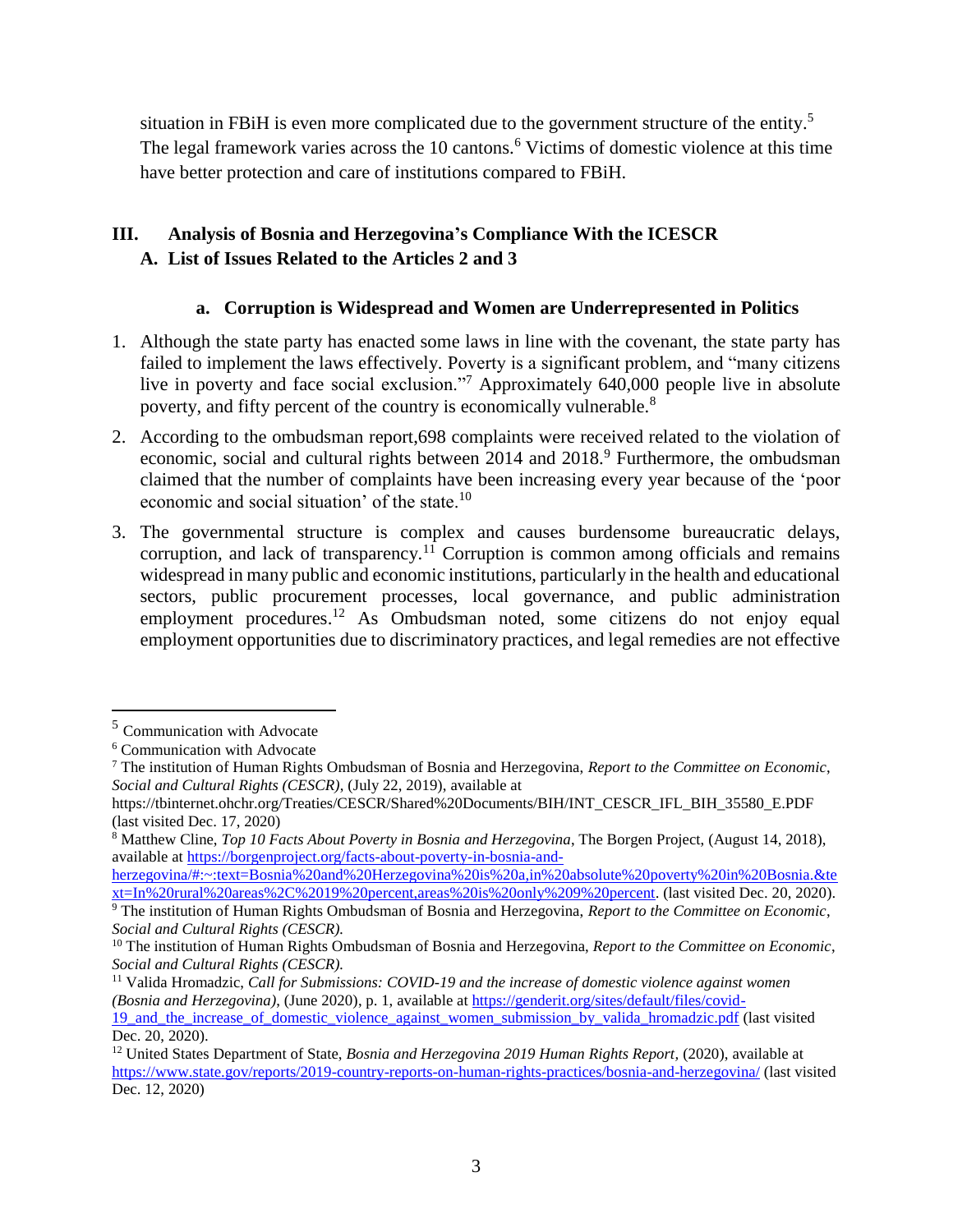to prevent such practices.<sup>13</sup> European Commission also noted that the state party hadn't made any progress in fighting against the corruption, and this situation has been affecting citizens' daily lives.<sup>14</sup>

- 4. The law enforcement agencies are insufficient to fight against corruption. RS established the "Special Prosecution Offices" to investigate corruption allegations, but their effectiveness remained weak.<sup>15</sup> Specifically, pressure and interference in high-level corruption cases is a major concern.<sup>16</sup> Also, case transferring and proceedings reduce the efficiency of the investigations due to frequent conflicts of jurisdiction.<sup>17</sup>
- 5. Corruption also exists in the judiciary.<sup>18</sup> For instance, the High Judicial and Prosecutorial Council (HJPC) president was accused of being corrupted and biased. These allegations were not effectively investigated, which adversely affected the independence and impartiality of the judiciary.<sup>19</sup> The judicial branch must be strengthened for the branch's integrity and to regain citizens' trust.<sup>20</sup>
- 6. Furthermore, women are underrepresented in politics and public life. According to the law, at least 40% of a political party's candidates must be women; however, the percentage is often significantly less.<sup>21</sup> In Herzegovina-Neretva Canton, there are no women among the public officials.<sup>22</sup> The national parliament consists of two chambers; the House of Representatives and the House of People. Approximately 31.3% of representatives are women in the House of Representatives, and 15.4% representatives are women in the House of People.<sup>23</sup> Yet, only 4% of the country's mayors are women.<sup>24</sup> (last sentence seems awkward
- 7. **Suggested recommendations** relating to corruption and women participation in political and social life:
	- Eliminate all forms of poverty and consider poverty with all aspects and make a comprehensive plan to provide the same opportunities for all citizens to live in dignity.
	- Ensure the impartiality and independence of the judiciary and establish a transparent system to monitor judges' and prosecutors' assets.

 $\overline{a}$ <sup>13</sup> The institution of Human Rights Ombudsman of Bosnia and Herzegovina, *Report to the Committee on Economic*, *Social and Cultural Rights (CESCR)*.

<sup>14</sup> European Commission, *Commission Staff Working Document: Bosnia and Herzegovina 2020 Report*, (10/06/2020), P. 5, available at [https://ec.europa.eu/neighbourhood-](https://ec.europa.eu/neighbourhood-enlargement/sites/near/files/bosnia_and_herzegovina_report_2020.pdf)

[enlargement/sites/near/files/bosnia\\_and\\_herzegovina\\_report\\_2020.pdf](https://ec.europa.eu/neighbourhood-enlargement/sites/near/files/bosnia_and_herzegovina_report_2020.pdf) (Last visited at 12/17/2020)

<sup>15</sup> European Commission, *Commission Staff Working Document: Bosnia and Herzegovina 2020 Report*, (10/06/2020), p. 24, available a[t https://ec.europa.eu/neighbourhood-](https://ec.europa.eu/neighbourhood-enlargement/sites/near/files/bosnia_and_herzegovina_report_2020.pdf)

[enlargement/sites/near/files/bosnia\\_and\\_herzegovina\\_report\\_2020.pdf](https://ec.europa.eu/neighbourhood-enlargement/sites/near/files/bosnia_and_herzegovina_report_2020.pdf) (Last visited at 12/17/2020)

<sup>16</sup> United States Department of State, *Bosnia and Herzegovina 2019 Human Rights Report*.

<sup>17</sup> European Commission, *Commission Staff Working Document*, p. 24.

<sup>18</sup> The European Commission Report, *Commission Staff Working Document,* p. 17.

<sup>19</sup> The European Commission Report, *Commission Staff Working Document,* p.17.

<sup>20</sup> The European Commission Report, *Commission Staff Working Document,* p. 5.

<sup>21</sup> United States Department of State, *Bosnia and Herzegovina 2019 Human Rights Report.*

<sup>22</sup> European Commission, *Commission Staff Working Document*, p. 10.

<sup>23</sup> OSCE, *Well-Being and Safety of Women*, (2019), p. 10.

<sup>24</sup> OSCE, *Well-Being and Safety of Women*, (2019), p. 10.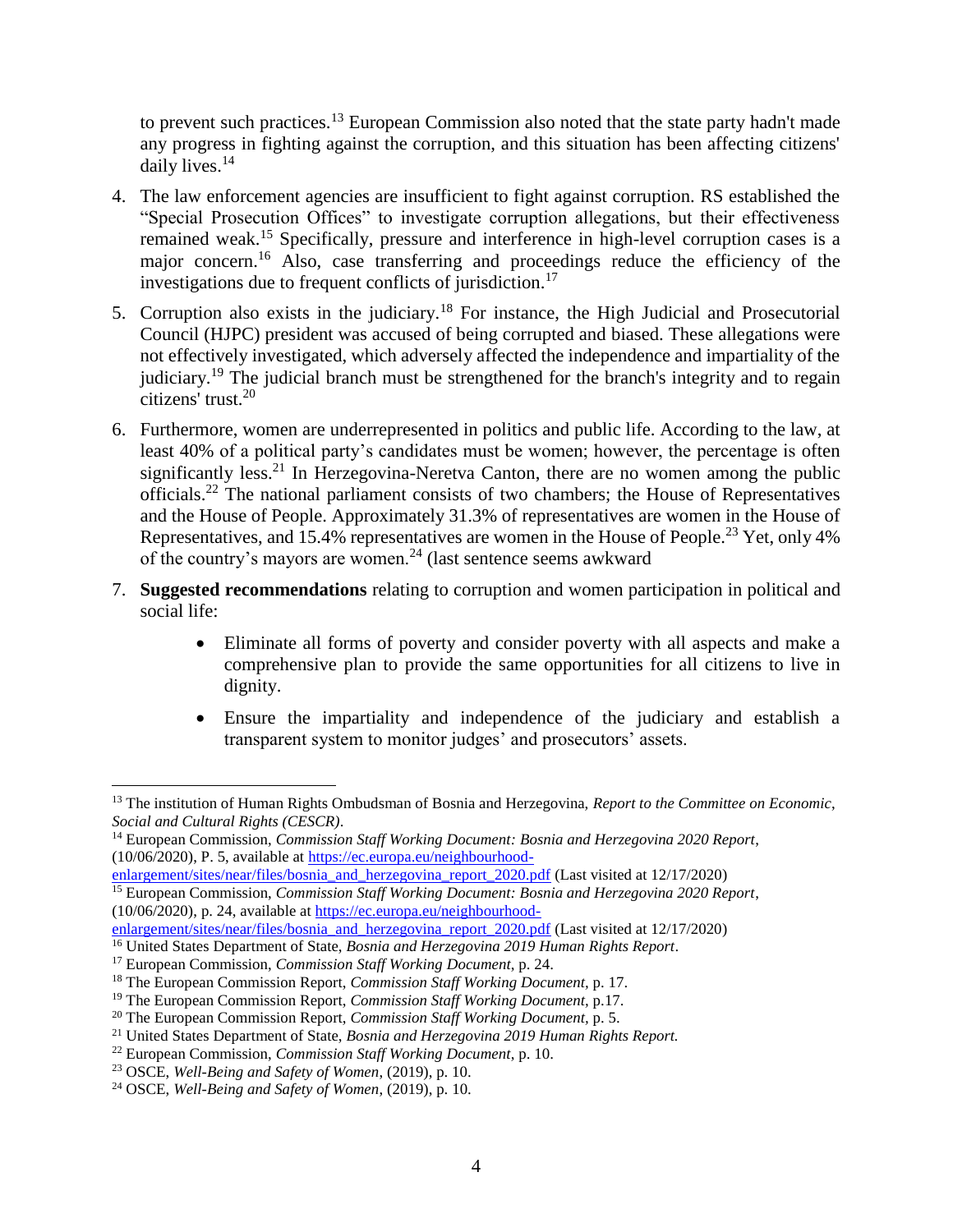Establish a transparent system in governmental institutions, take measures to enhance human capital, build stronger institutions, and strengthen the rule of law.

#### **B. List of Issues Related to the Article 6, 7, and 8**

#### **a. Gender-Based Discrimination is Widespread in Employment**

- 8. Gender discrimination is a problem that exists in all areas of employment.<sup>25</sup> The state party failed to effectively implement social policy and labor laws, which caused challenges regarding "employment, social inclusion and protection [particularly protection against discrimination], and poverty reduction."<sup>26</sup> Social dialogue and stakeholder involvement have not been developed regarding new labor law or other policies development process.<sup>27</sup> Participation of women and youth is low in the labor market, and unemployment rates of those groups are significantly higher than men.<sup>28</sup> Further, the state party doesn't adequately collect reliable statistical data, particularly gender-segregated data related to employment discrimination cases.<sup>29</sup>
- 9. Women face challenges in accessing employment.<sup>30</sup> Unemployment rate is high, which is 15.7% (13.6% men; 18.8% women).<sup>31</sup> Furthermore, "two out of three inactive persons are women, and almost 60% of the working-age women are inactive,"<sup>32</sup> which is one of the lowest female employment rates in the Balkans.<sup>33</sup>
- 10. Equal access to employment is inconsistent across the country. For example, RS implemented some programs for vulnerable women (victims of domestic violence, civilian victims of war, rural women, unemployed middle-aged women, etc.) to access employment; however, such programs do not exist in FBiH.<sup>34</sup>
- 11. The state party has taken steps to adopt laws and anti-discrimination strategies in line with international human rights standards. There has yet to be effective implementation of these laws and strategies.<sup>35</sup> The Ombudsman documented fifty-two cases related to employment discrimination. That number does not reflect the real situation as many individuals avoid seeking judicial remedies out of fear of losing their jobs.<sup>36</sup> Also, most public institutions do not have an internal mechanism to hear mobbing and discrimination complaints,<sup>37</sup> and judicial

<sup>25</sup> United States Department of State, *Bosnia and Herzegovina 2019 Human Rights Report*.

<sup>26</sup> European Commission, *Commission Staff Working Document*, p. 87.

<sup>&</sup>lt;sup>27</sup> ILO, *About the ILO in Bosnia and Herzegovina*[, https://www.ilo.org/budapest/countries-covered/bosnia](https://www.ilo.org/budapest/countries-covered/bosnia-herzegovina/WCMS_471903/lang--en/index.htm)[herzegovina/WCMS\\_471903/lang--en/index.htm](https://www.ilo.org/budapest/countries-covered/bosnia-herzegovina/WCMS_471903/lang--en/index.htm) (last visited Dec. 19, 2020)

<sup>28</sup> The European Commission Report, *Commission Staff Working Document,* p. 52

<sup>29</sup> The European Commission Report, *Commission Staff Working Document,*, p. 31.

<sup>30</sup> OSCE, *Well-Being and Safety of Women,* p. 11.

<sup>31</sup> The European Commission Report, *Commission Staff Working Document,* p.88.

<sup>32</sup> The European Commission Report, *Commission Staff Working Document*, p. 89.

<sup>33</sup> ILO, *About the ILO in Bosnia and Herzegovina.*

<sup>&</sup>lt;sup>34</sup> From the organization

<sup>35</sup> The European Commission Report, *Commission Staff Working Document,* p. 31.

<sup>36</sup> The European Commission Report, *Commission Staff Working Document,* p. 89.

<sup>37</sup> The European Commission Report, *Commission Staff Working Document,* p. 90.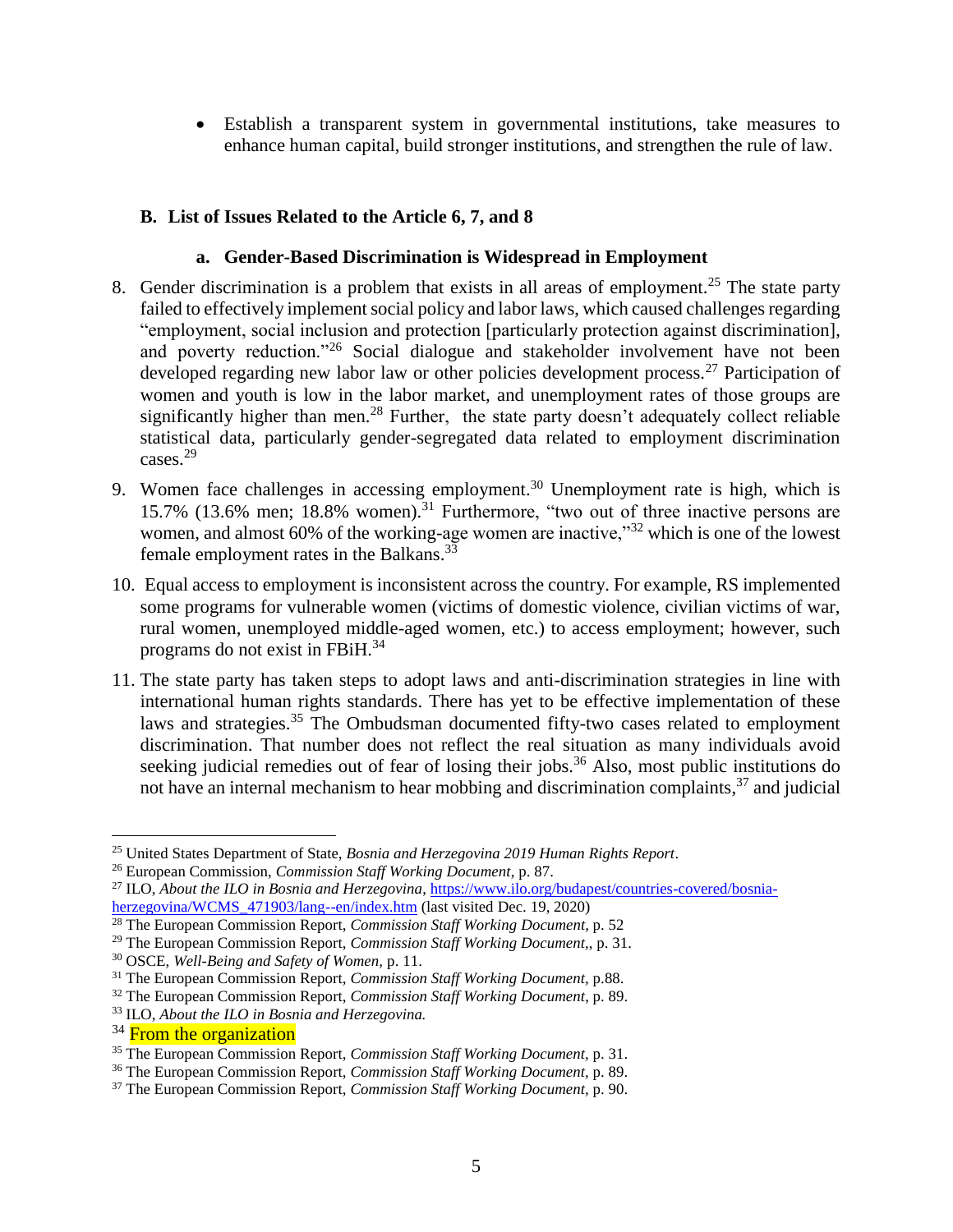procedures usually cause lengthy delays.<sup>38</sup> Provisions of the law relating to maternity leave are inequal and are inconsistent across the country.<sup>39</sup> For instance, there is no official legal mechanism to protect women during maternity leave.<sup>40</sup>

- 12. Before the global pandemic, the state party had made limited progress in establishing a functioning market economy. Since the pandemic began, the economy has been greatly impacted and the labor market had rapidly deteriorated. <sup>41</sup> In March 2020, 398,504 (171,398 men and  $227,106$  women) individuals registered as unemployed persons.<sup>42</sup> COVID-19 impacted firms and individuals' creditworthiness; consequently, accessing credits is a challenge.<sup>43</sup> Women-owned firms encountered increased challenges when accessing credits from private credit providers because they have limited access to asset/collateral, credit and networks compared with men. 44
- 13. Although the state party took proper measures in conjunction with global recommendations to prevent and control COVID-19,<sup>45</sup> women were disproportionately impacted. According to the United Nations Development Program report, firms employing high percentages of females and women-owned firms were impacted more by the economic consequences of the global pandemic.<sup>46</sup> For example, women outnumber men in the tourism, hospitality and catering services industries. These sectors were impacted more by the shut downs and other restrictions.<sup>47</sup> Moreover, in some industries (agriculture, forestry, fishing, accommodation, and food services), women were more at risk of being laid off than men in the same industries.<sup>48</sup>
- 14. **Suggested recommendations** relating to gender-based discrimination in employment:
	- Take effective steps to prevent gender-based discrimination in all area of employment, and support women-owned small and medium enterprises.
	- Collect sex-disaggregated data to fully understand how women and men are socio- economically affected by COVID-19.

<sup>38</sup> United States Department of State, *Bosnia and Herzegovina 2019 Human Rights Report*.

<sup>39</sup> United States Department of State, *Bosnia and Herzegovina 2019 Human Rights Report*.

<sup>40</sup> United States Department of State, *Bosnia and Herzegovina 2019 Human Rights Report*.

<sup>41</sup> The European Commission Report, *Commission Staff Working Document,* p. 6.

<sup>42</sup> Valida Hromadzic, *Call for Submissions* (citing the Agency for Statistics BH), p. 2.

<sup>43</sup> United Nations Development Program, *Economic Impact Assessment of COVID-19 in Bosnia and Herzegovina*, (May 28, 2020), p. 47, available at

[https://www.ba.undp.org/content/bosnia\\_and\\_herzegovina/en/home/library/publications/EconomicImpactAssessmen](https://www.ba.undp.org/content/bosnia_and_herzegovina/en/home/library/publications/EconomicImpactAssessment.html) [t.html](https://www.ba.undp.org/content/bosnia_and_herzegovina/en/home/library/publications/EconomicImpactAssessment.html) (last visited Dec. 18, 2020).

<sup>&</sup>lt;sup>44</sup> United Nations Development Program, *Economic Impact Assessment of COVID-19 in Bosnia and Herzegovina*, (May 28, 2020), p. 16, available at

[https://www.ba.undp.org/content/bosnia\\_and\\_herzegovina/en/home/library/publications/EconomicImpactAssessmen](https://www.ba.undp.org/content/bosnia_and_herzegovina/en/home/library/publications/EconomicImpactAssessment.html) [t.html](https://www.ba.undp.org/content/bosnia_and_herzegovina/en/home/library/publications/EconomicImpactAssessment.html) (last visited Dec. 18, 2020).

<sup>45</sup> The European Commission report, *Commission Staff Working Document,* p. 4.

<sup>46</sup> United Nations Development Program, *Economic Impact Assessment of COVID-19 in Bosnia and Herzegovina*.

<sup>47</sup> Zlatan Music, *Understanding the Impact of COVID-19 at the Local Level in Bosnia and Herzegovina*, Publisher UN Women (2020), p. 11, available at [https://www2.unwomen.org/-](https://www2.unwomen.org/-/media/field%20office%20eca/attachments/publications/2020/12/understanding%20the%20impact%20of%20covid-19%20at%20the%20local%20level%20in%20bosnia%20and%20herzegovina.pdf?la=en&vs=4504)

[<sup>/</sup>media/field%20office%20eca/attachments/publications/2020/12/understanding%20the%20impact%20of%20covid-](https://www2.unwomen.org/-/media/field%20office%20eca/attachments/publications/2020/12/understanding%20the%20impact%20of%20covid-19%20at%20the%20local%20level%20in%20bosnia%20and%20herzegovina.pdf?la=en&vs=4504)[19%20at%20the%20local%20level%20in%20bosnia%20and%20herzegovina.pdf?la=en&vs=4504](https://www2.unwomen.org/-/media/field%20office%20eca/attachments/publications/2020/12/understanding%20the%20impact%20of%20covid-19%20at%20the%20local%20level%20in%20bosnia%20and%20herzegovina.pdf?la=en&vs=4504) (last visited Dec. 19, 2020).

<sup>48</sup> United Nations Development Program, *Economic Impact Assessment of COVID-19 in Bosnia and Herzegovina*.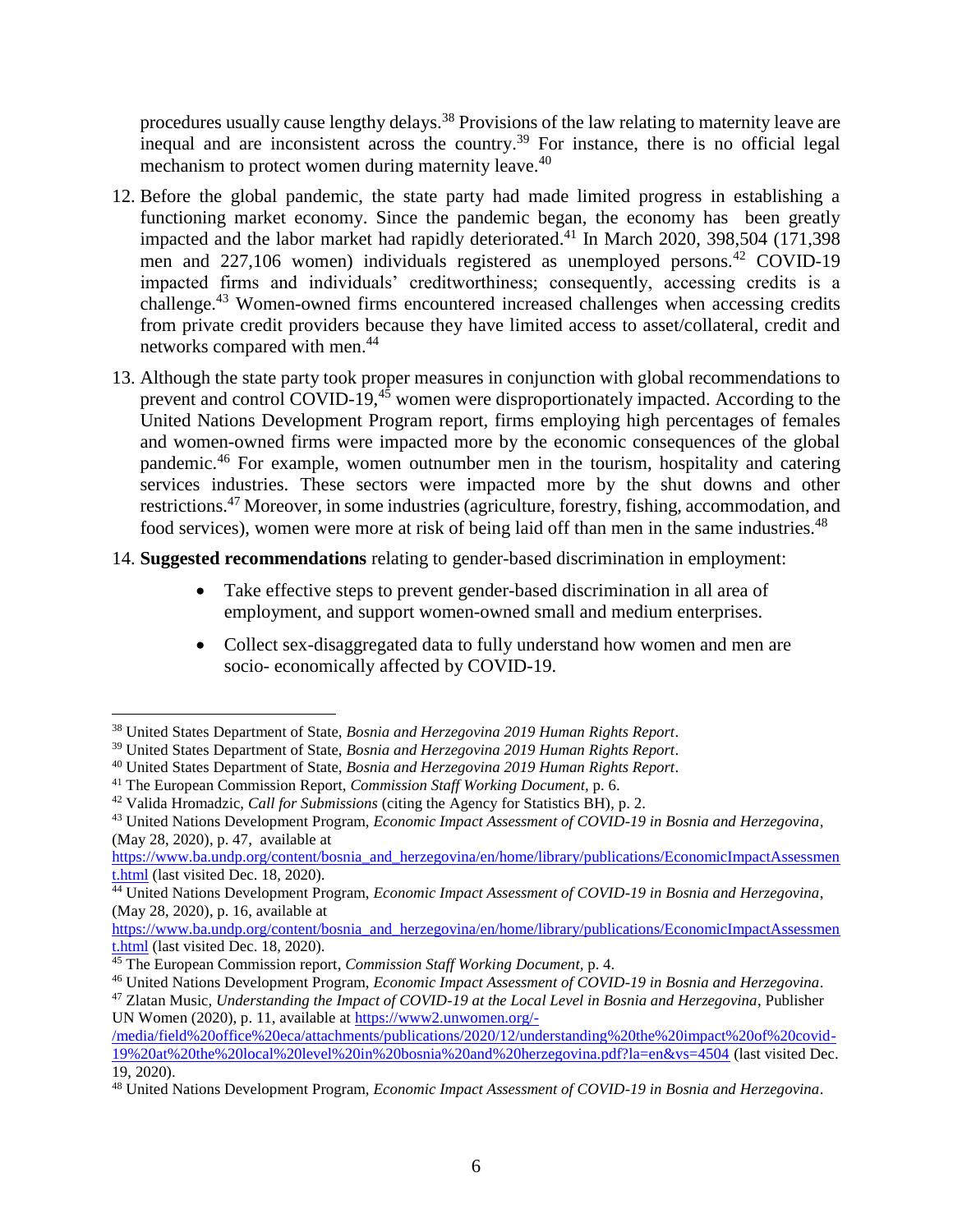- Develop social dialogue and stakeholder involvement when developing new labor legislation or other reform measures.
- Promote flexible work and family-friendly policies in workplaces.
- Introduce new support mechanisms for women's entrepreneurship, such as guaranteed funds and university scholarships.

### **b. The State Party Does Not Enforce the Labor Regulations**

- 15. Employees have the right to join independent unions, bargain collectively, and conduct legal strikes under the labor laws. Nonetheless, employers in private sectors often do not respect these rights; instead threatening employees with dismissal if they join a union.<sup>49</sup> The state party lacks effective enforcement of applicable laws to protect these rights.<sup>50</sup>
- 16. The state party also lacks effective enforcement of labor regulations to ensure acceptable safe work conditions. Although both FBiH and RS require mandatory occupational health and safety standards in certain industries, they made limited efforts to improve standards for workers' safety and security.<sup>51</sup> Despite endangering their health and safety, workers fear jeopardizing their employment and unable to terminate their employment.<sup>52</sup>
- 17. **Suggested recommendations** relating to enforcement of the labor regulations:
	- Enforce the law effectively to protect the workers' rights.
	- Improve safety standards in workplaces and ensure employers and employees strictly follow safety instructions.

## **C. List of Issues Related to the Article 10, 11, 12, and 13**

## **a. Domestic Violence is Common, and Victims are not Effectively Protected**

18. Domestic violence remains a prevalent issue. <sup>53</sup> Nearly one in two women in Bosnia and Herzegovina has experienced some form of abuse since at the age of fifteen.<sup>54</sup> Furthermore, domestic violence incidents are underreported due to shame, fear of repercussions from perpetrators, the want to keep their families intact, lack of economic independence, absence of information, and distrust in institutions.<sup>55</sup> Women who have economic independence feel more comfortable than other women to report such violent events.<sup>56</sup>

<sup>49</sup> United States Department of State, *Bosnia and Herzegovina 2019 Human Rights Report*.

<sup>50</sup> United States Department of State, *Bosnia and Herzegovina 2019 Human Rights Report*.

<sup>51</sup> United States Department of State, *Bosnia and Herzegovina 2019 Human Rights Report*.

<sup>52</sup> United States Department of State, *Bosnia and Herzegovina 2019 Human Rights Report*.

<sup>53</sup> United States Department of State, *Bosnia and Herzegovina 2019 Human Rights Report*.

<sup>54</sup> United States Department of State, *Bosnia and Herzegovina 2019 Human Rights Report*.

<sup>55</sup> OSCE, *Well-Being and Safety of Women,* p. 61.

<sup>56</sup> OSCE, *Well-Being and Safety of Women,* p. 62.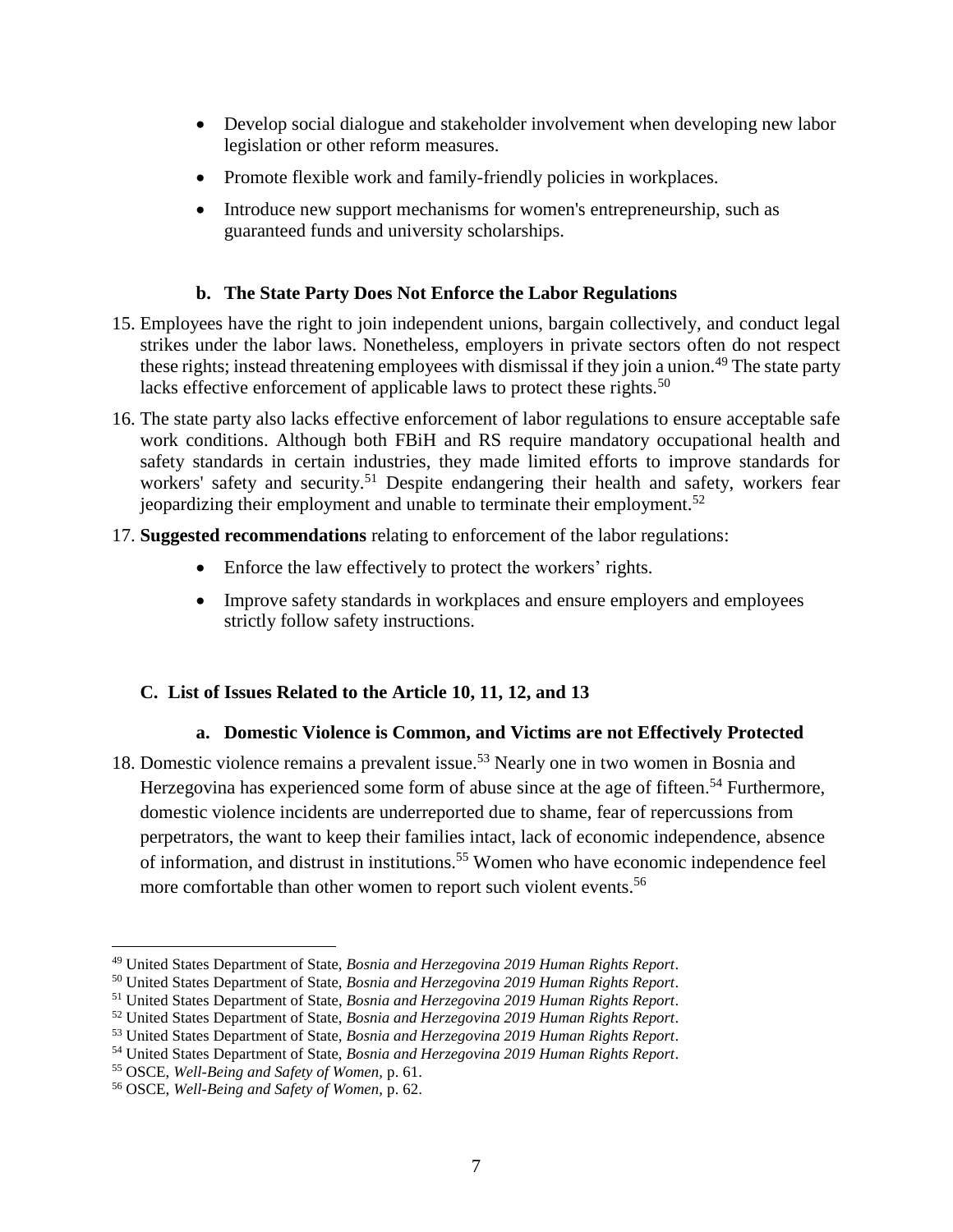- 19. Victims of domestic violence are not protected and the perpetrators are not held accountable. Domestic violence is prosecuted as a felony in both FBiH and RS. Implementation of the law, however, has remained weak.  $57$  RS further aligned its legislation on protection against family violence with the Istanbul convention; however, enforcement of the law is still an issue. <sup>58</sup> Officers are usually reluctant to handle domestic violence events by arresting offenders.<sup>59</sup> If an instance of domestic violence resulted in prosecution and conviction, perpetrators were usually only fined or given suspended sentences even for repeat offenders.<sup>60</sup> NGOs reported that perpetrators were usually returned to their family homes less than 24 hours after a violent incident. $61$
- 20. The state party does not collect accurate and reliable data on domestic violence cases. Although the Ministry for Human Rights and Refugees and the Gender Equality Agency worked to establish a local-level mechanism to coordinate support for victims, problems still exist due to the absence of coordination between governments and entities.<sup>62</sup> Consequently, women's organizations in Bosnia and Herzegovina are concerned and disappointed with the lack of communication and advocacy coming from the Agency.<sup>63</sup> Although the RS Ministry of Family, Youth and Sports accurately collects data on domestic violence, there is no equivalent in FBiH. 64
- 21. **Suggested recommendations** relating to domestic violence:
	- Improve the criminal justice system so that perpetrators are held accountable for the offenses they commit.
	- Continue to increase the quality of data collection with respect to domestic violence and work with NGOs to identify deficiencies in data collection and work to remove those deficiencies.
	- Increase funding for data collection on gender-based violence
	- Organize and implement information and education campaigns, in particular to deal with gender stereotypes.

#### **b. The Impacts of the COVID-19 on Domestic Violence**

22. Men do not participate equally in family care. Society expects women to take care of their home, raise their children, and also have a job.<sup>65</sup> Women are the main care providers cooking,

<sup>57</sup> United States Department of State, *Bosnia and Herzegovina 2019 Human Rights Report*.

<sup>&</sup>lt;sup>58</sup> From the organization

<sup>59</sup> OSCE, *Well-Being and Safety of Women,* p. 56.

<sup>60</sup> United States Department of State, *Bosnia and Herzegovina 2019 Human Rights Report*.

<sup>61</sup> United States Department of State, *Bosnia and Herzegovina 2019 Human Rights Report*.

<sup>62</sup>OSCE, *Well-Being and Safety of Women,* p. 14.

<sup>&</sup>lt;sup>63</sup> From the organization

<sup>64</sup> OSCE, *Well-Being and Safety of Women*, p. 13.

<sup>65</sup> OSCE, *Well-Being and Safety of Women,* p. 19.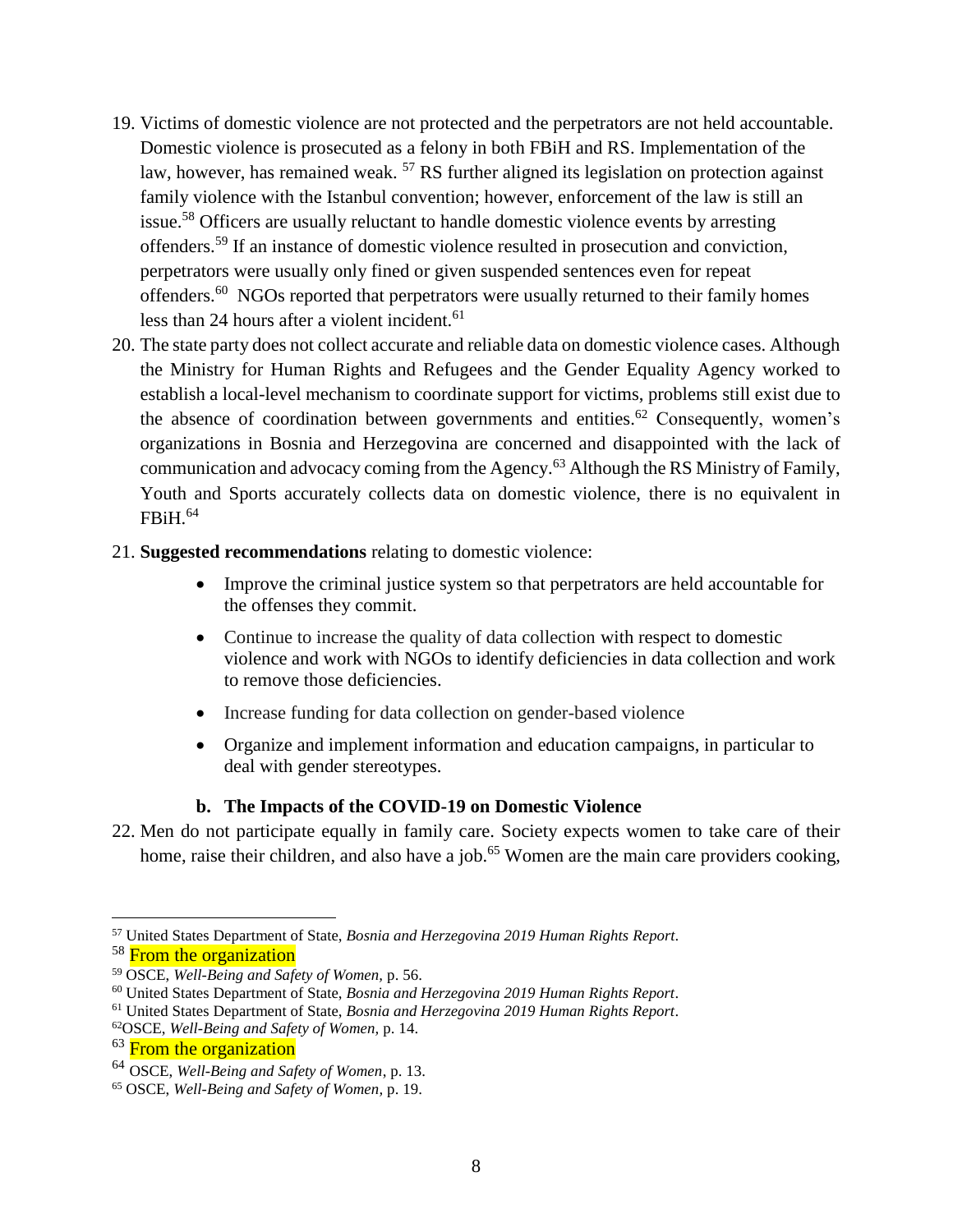cleaning, washing, taking care of young children and sick and disabled family members.<sup>66</sup> These responsibilities grew during the COVID-19 pandemic, increasing women vulnerability to several other consequences in socio-economic wellbeing.<sup>67</sup>

- 23. Domestic violence incidents have increased by twenty percent during the global pandemic compared to the same period in 2019.<sup>68</sup> Loss of jobs and increased income insecurity caused anxiety and amplified violent behaviors.<sup>69</sup> Notably, the Agency for Gender Equality of Bosnia and Herzegovina pointed out the rise in domestic violence incidents, and the agency encouraged the community to seek help if they experienced or witnessed such violence.<sup>70</sup>
- 24. In the beginning of the pandemic, victims had less opportunity to flee from the violence and were often forced to live with the perpetrators.<sup>71</sup> In particular, accessing justice and law enforcement agencies was challenging. The HJOC failed to take adequate actions to ensure the continuity of the judicial branch.<sup>72</sup> Domestic violence and divorce cases were postponed, with the first online hearing held on April 30, 2020.<sup>73</sup> Moreover, the transition to the online court system brought new challenges, especially for victims of domestic violence. Although some cantonal courts imposed new procedures (postponing hearings or restricting in-person access to the admission office) and published further instructions, some courts even didn't notify recent court procedures.<sup>74</sup> For instance, ordinary people could not easily follow the instructions; the instructions' language was designed for legal professions.<sup>75</sup> Phone and email were preferred methods of contacting courts and law enforcement agencies. Many victims lacked opportunities to contact the courts or law enforcement agencies due to the abusers' constant presence.<sup>76</sup> The perpetrators controlled and interfered with victims' technological devices such as phones and computers.<sup>77</sup> On many occasions, victims were able to call for protection when the abusers were not at home.<sup>78</sup>
- 25. **Suggested recommendations** relating to the impacts of the pandemic on domestic violence:

<sup>66</sup> OSCE, *Well-Being and Safety of Women,* p. 11.

<sup>67</sup> Zlatan Music, *Understanding the Impact of COVID-19 at the Local Level in Bosnia and Herzegovina*, p. 15. <sup>68</sup> Domestic Violence Surges During Covid-19, CNN, available at

<https://www.cnn.com/interactive/2020/10/world/coronavirus-impact-domestic-abuse-global/> (last visited Dec. 20, 2020)

<sup>69</sup> Valida Hromadzic, *Call for Submissions,* p. 2.

<sup>70</sup> Valida Hromadzic, *Call for Submissions,* p. 4.

<sup>71</sup> Valida Hromadzic, *Call for Submissions*, p. 3.

<sup>72</sup> The European Commission report, *Commission Staff Working Document,* p. 17.

<sup>73</sup> Valida Hromadzic, *Call for Submissions*, p. 9.

<sup>74</sup> Valida Hromadzic, *Call for Submissions*, p. 6.

<sup>75</sup> Valida Hromadzic, *Call for Submissions, p. 6.*

<sup>76</sup> UN Women Europe and Central Asia, *Violence increased during the coronavirus pandemic, women and girls need psychological support*, (July 9, 2020), available at [https://eca.unwomen.org/en/news/stories/2020/7/violence](https://eca.unwomen.org/en/news/stories/2020/7/violence-increased-during-the-coronavirus-pandemic-women-and-girls-need-psychological-support)[increased-during-the-coronavirus-pandemic-women-and-girls-need-psychological-support](https://eca.unwomen.org/en/news/stories/2020/7/violence-increased-during-the-coronavirus-pandemic-women-and-girls-need-psychological-support) (last visited Dec. 19, 2020).

<sup>77</sup> Valida Hromadzic, *Call for Submissions,* p. 8.

<sup>78</sup> UN Women Europe and Central Asia, *Violence increased during the coronavirus pandemic, women and girls need psychological support.*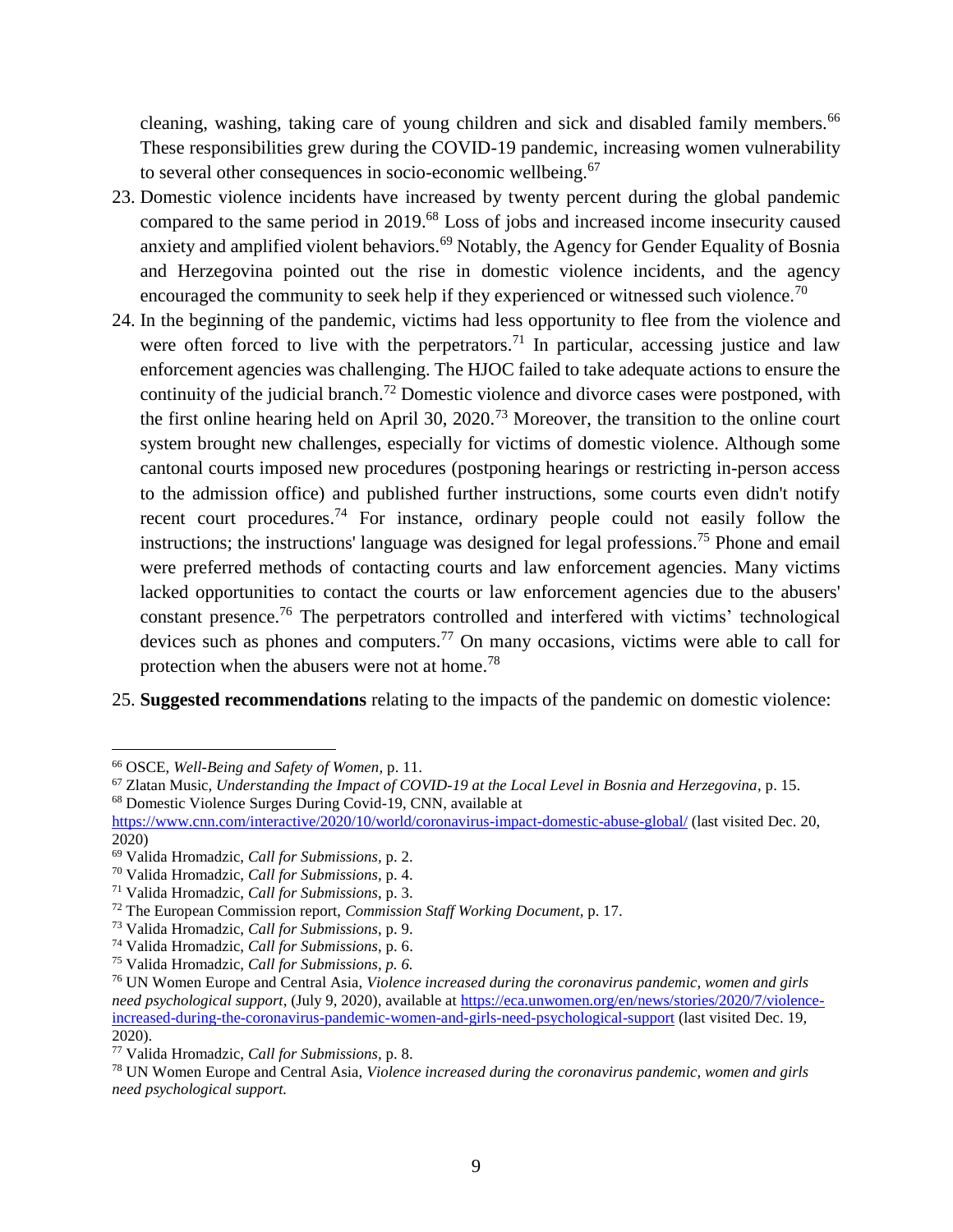- Collect sex-disaggregated data to fully understand how victims of gender-based violence were impacted by COVID-19.
- Develop a comprehensive plan to mitigate the impacts of the COVID-19.
- Ensure court and legal services are easily accessible to all.

### **c. Protection of Victims**

- 26. The law does not provide adequate social support and protection for victims.<sup>79</sup> The capacity and location of the current shelters is insufficient. There are nine shelters throughout Bosnia and Herzegovina, with a total capacity of 178 persons.<sup>80</sup> Six of them are in FBiH, and three of them are in RS.<sup>81</sup> Based on the country's population and international standards, there should be 379 shelter beds available.<sup>82</sup>
- 27. Some safe houses are operated by NGOs. However, they are underfunded by the government and must rely heavily on donations and staff resourcefulness.<sup>83</sup> Fifty-two people can be collectively accommodated in the three RS shelters.<sup>84</sup> There are six safe houses in FBiH with a capacity of 131 persons, providing accommodation for victims and their children.<sup>85</sup> These safe houses also provide programming for psychological support.<sup>86</sup> Seventy percent of clients are unemployed women who are financially dependent on their partner.<sup>87</sup>
- 28. The location of these shelters and rules create burdens for victims to access the shelters.<sup>88</sup> The three shelters are located in the northern and central part of RS.<sup>89</sup> Also, victims from the RS cannot stay in shelters in the FBiH because of the specific way that shelters are funded.<sup>90</sup> For example, a victim from Trebinje must travel six hours to reach a shelter in RS.<sup>91</sup> Consequently, victims have been forced to stay with the perpetrators. <sup>92</sup> Though, as a positive development, building a new safe house in Trebinje has been decided by the Ministry of Family, Youth and Sports.<sup>93</sup>

 $\overline{a}$ 

83

88 89

<sup>79</sup> UN Women Europe and Central Asia, *Violence increased during the coronavirus pandemic, women and girls need psychological support*.

<sup>80</sup> 81

<sup>82</sup> Information from Foundation "Women's Center" Trebinje.

<sup>84</sup>

<sup>85</sup>

<sup>86</sup> UN Women Europe and Central Asia, *Violence increased during the coronavirus pandemic, women and girls need psychological support*.

<sup>87</sup> Ibid. (the written contribution)

<sup>&</sup>lt;sup>90</sup> Information from Foundation "Women's Center" Trebinje. 91

<sup>92</sup>

<sup>93</sup> Information from Foundation "Women's Center" Trebinje.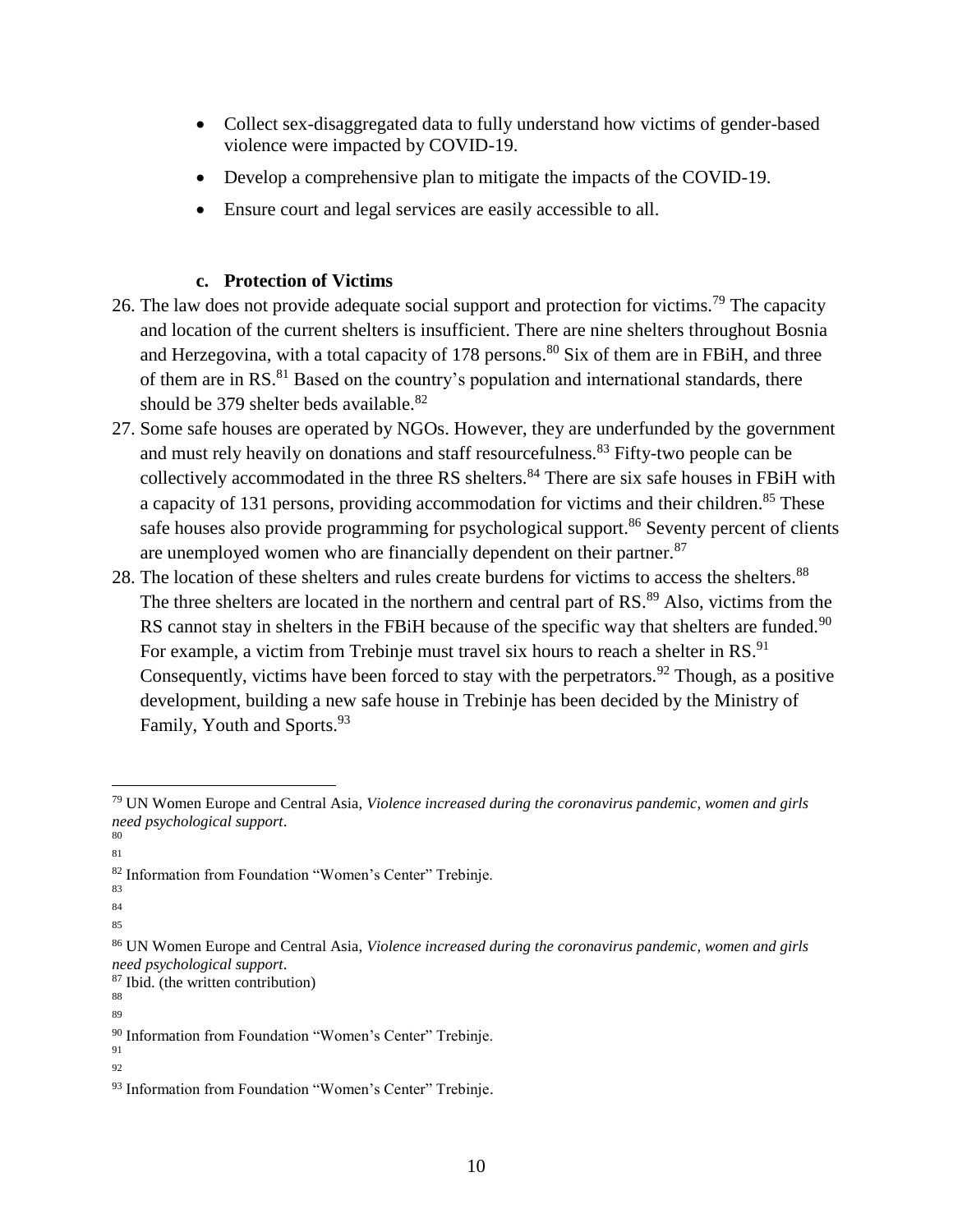- 29. Centers for Social Work (CSW) controls access to shelters by referring the victims to the shelters in RS, and further can restrict to access the shelters because of the way shelters are funded.<sup>94</sup> According to the law, up to 70 percent of shelters' funds are paid from the RS's budget, and the local governments pay 30 percent.<sup>95</sup> However, local governments transfer the funds to the CSW, not directly to the NGO operating the shelter.<sup>96</sup> In the FBiH, on the other hand, the financing of safe houses is mainly from donors, with some cantons providing funds, in contrast to the RS regulations.<sup>97</sup>
- 30. CSW also denies access to the shelters for victims of psychological violence as the CSW consistently refuses to recognize psychological violence as a form of domestic violence.<sup>98</sup> According to the prescribed procedure, if a woman calls shelters for assistance, she must be referred by the CSW.<sup>99</sup> NGOs reported that CSW refuses to place victims in shelters to avoid paying the associated costs, and the CSW usually plans the number of victims to be placed in safe houses during the year with no intentions of increasing.<sup>100</sup>
- 31. Moreover, CSW determines whether a victim receives a referral to a shelter and decides the number of days she may stay there.<sup>101</sup> In practice, CSW usually issues decisions for a fifteendays or one month stay, instead of allowing more extended periods that would allow for psycho-social treatment and trauma recovery. <sup>102</sup> As a result, approximately 80 percent of domestic violence victims return to violent households.<sup>103</sup>
- 32. Although shelters and safe houses continued to provide services to the victims during the pandemic, they struggled to provide adequate protection.<sup>104</sup> For example, they had to reduce their capacity as there was not enough space for social distancing.<sup>105</sup> Additionally, Mubera Hodžić Lemeš, manager of the "Foundation of Local Democracy" safe house in Sarajevo, stated that "We have been forced to suspend admission of new beneficiaries, and women who report violence are now unable to receive protection of a safe house."<sup>106</sup> Shelters and

 $\overline{a}$ 94

<sup>95</sup> United States Department of State, *Bosnia and Herzegovina 2019 Human Rights Report*.

<sup>96</sup> Information from Foundation "Women's Center" Trebinje.

<sup>&</sup>lt;sup>97</sup> Communication with Advocate

<sup>98</sup> Information from Foundation "Women's Center" Trebinje.

<sup>99</sup>

<sup>100</sup> A. Petric, *Absence of Systemic Protection and Secured Access to Justice*, p. 9 and n. 15, 2016 (citing Experiences from the safe house managed by Fonacija Udruzene zene Banja Luka and Fondacija Lara Bijeljina). Also available online at [http://rightsforall.ba/wp-content/uploads/2016/10/brosura1-NASILJE\\_ENG\\_web.pdf](http://rightsforall.ba/wp-content/uploads/2016/10/brosura1-NASILJE_ENG_web.pdf) (last visited Dec. 20, 2020) 101

<sup>102</sup>

<sup>&</sup>lt;sup>103</sup> Information from Foundation "Women's Center" Trebinie.

<sup>104</sup> UN Women Europe and Central Asia, *Violence increased during the coronavirus pandemic, women and girls need psychological support*.

<sup>105</sup> UN Women Europe and Central Asia, *Violence increased during the coronavirus pandemic, women and girls need psychological support*.

<sup>106</sup> UN Women Europe and Central Asia, *Violence increased during the coronavirus pandemic, women and girls need psychological support*.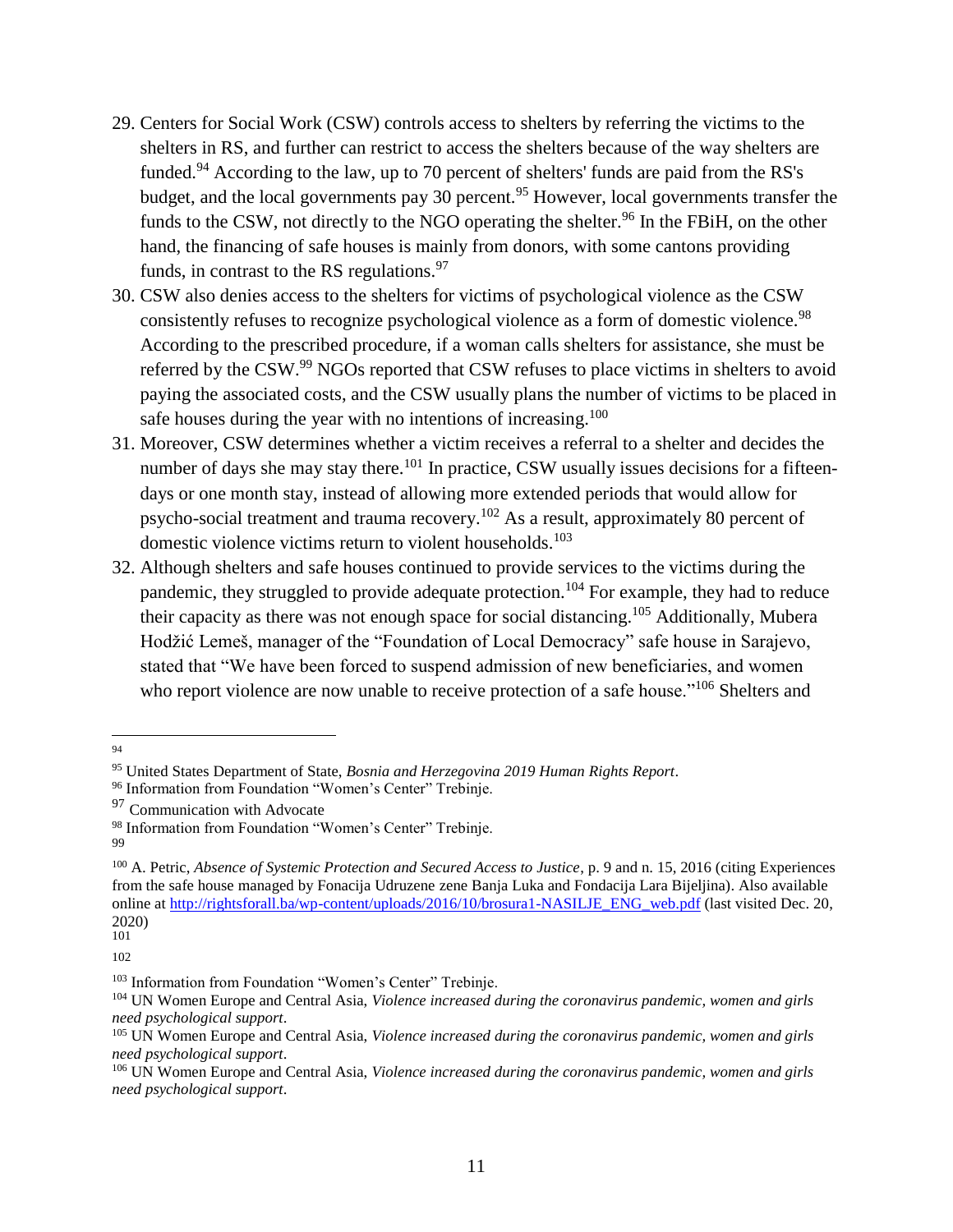safe houses also faced significant financial challenges; none of the shelters received financial support from any level of government.<sup>107</sup> Consequently, they did not have enough resources to protect the victims from the pandemic's impacts and secure funds for basic needs such as foods, hygiene products, and hand sanitizer.<sup>108</sup> Safe house representatives pointed out that "Previous beneficiaries who have since then begun to rebuild their lives have lost their jobs due to the crisis and find themselves unable to provide for their basic needs."<sup>109</sup>

- 33. Shelters provided legal and psychological support free of charge via phone or other online communication tools during the pandemic.<sup>110</sup> However, seeking assistance from shelters may pose a significant risk for the victims. For instance, there is a chance that the victims may have been forced to share communication tools' passwords with abusers.<sup>111</sup> Therefore, the pandemic heavily affected women's socio-economic situation such as poverty, social distancing, and lack of accessing to essential services.<sup>112</sup>
- 34. **Suggested recommendations** relating to protection of victims:
	- Improve institutional response to gender-based violence, including on protective measures, victim support, legal aid and safe accommodation.
	- Provide adequate financial support for shelters and safe houses.
	- Ensure safety for women and children, protect them from repeated violence, and allow for their recovery and subsequent life free from violence.
	- Support the introduction and invention of new technologies to support victims of gender-based violence, such as SOS applications and other systems.

## **d. Many People are not Covered by Public Health Insurance and cannot be Benefited for Social Assistance**

<sup>107</sup> UN Women Europe and Central Asia, *Women's shelters in Bosnia and Herzegovina fight to keep doors open during the COVID-19 pandemic*, (May 1, 2020), available at

[https://eca.unwomen.org/en/news/stories/2020/5/womens-shelters-in-bosnia-and-herzegovina-fight-to-keep-doors](https://eca.unwomen.org/en/news/stories/2020/5/womens-shelters-in-bosnia-and-herzegovina-fight-to-keep-doors-open-during-the-covid-19-pandemic)[open-during-the-covid-19-pandemic](https://eca.unwomen.org/en/news/stories/2020/5/womens-shelters-in-bosnia-and-herzegovina-fight-to-keep-doors-open-during-the-covid-19-pandemic) (last visited Dec. 18, 2020)

<sup>&</sup>lt;sup>108</sup> UN Women Europe and Central Asia, *Women's shelters in Bosnia and Herzegovina fight to keep doors open during the COVID-19 pandemic*, (May 1, 2020), available at

[https://eca.unwomen.org/en/news/stories/2020/5/womens-shelters-in-bosnia-and-herzegovina-fight-to-keep-doors](https://eca.unwomen.org/en/news/stories/2020/5/womens-shelters-in-bosnia-and-herzegovina-fight-to-keep-doors-open-during-the-covid-19-pandemic)[open-during-the-covid-19-pandemic](https://eca.unwomen.org/en/news/stories/2020/5/womens-shelters-in-bosnia-and-herzegovina-fight-to-keep-doors-open-during-the-covid-19-pandemic) (last visited Dec. 18, 2020)

<sup>&</sup>lt;sup>109</sup> UN Women Europe and Central Asia, *Women's shelters in Bosnia and Herzegovina fight to keep doors open during the COVID-19 pandemic*, (May 1, 2020), available at

[https://eca.unwomen.org/en/news/stories/2020/5/womens-shelters-in-bosnia-and-herzegovina-fight-to-keep-doors](https://eca.unwomen.org/en/news/stories/2020/5/womens-shelters-in-bosnia-and-herzegovina-fight-to-keep-doors-open-during-the-covid-19-pandemic)[open-during-the-covid-19-pandemic](https://eca.unwomen.org/en/news/stories/2020/5/womens-shelters-in-bosnia-and-herzegovina-fight-to-keep-doors-open-during-the-covid-19-pandemic) (last visited Dec. 18, 2020)

<sup>110</sup> UN Women Europe and Central Asia, *Violence increased during the coronavirus pandemic, women and girls need psychological support*.

<sup>111</sup> Valida Hromadzic, *Call for Submissions*, p. 8.

<sup>112</sup> UN Women Europe and Central Asia, *Violence increased during the coronavirus pandemic, women and girls need psychological support*.